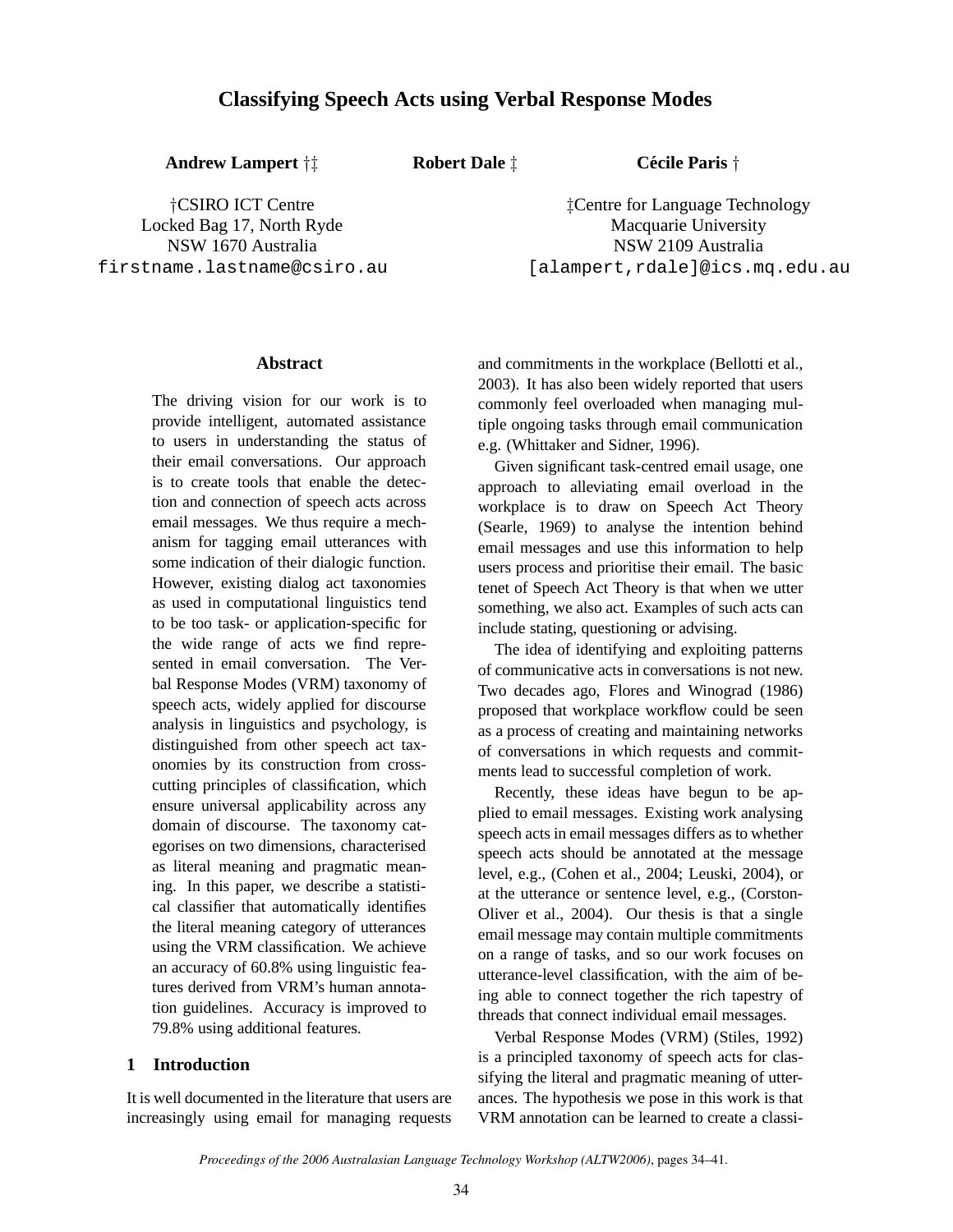fier of literal utterance meaning.

The driving vision for our work is to eventually provide intelligent, automated assistance to email users in understanding the status of their current email conversations and tasks. We wish to assist users to identify outstanding tasks easily (both for themselves and their correspondents) through automatically flagging incomplete conversations, such as requests or commitments that remain unfulfilled. This capability should lead to novel forms of conversation-based search, summarisation and navigation for collections of email messages and for other textual, computer-mediated conversations. The work described here represents our first steps towards this vision.

This paper is structured as follows. First, in Section 2, we describe related work on automatically classifying speech and dialogue acts. In Section 3 we introduce the VRM taxonomy, comparing and contrasting it with other speech act taxonomies in Section 4. Then, in Section 5, we describe our statistical VRM classifier, and in Section 6 we present what we believe are the first results in the field for automatic VRM classification of the literal meaning of utterances. Finally, in Section 7 we discuss our results. Section 8 presents some concluding remarks and pointers to future work.

### **2 Related Work**

There is much existing work that explores automated processing of speech and dialogue acts. This collection of work has predominantly focused around two related problems: *dialogue act prediction* and *dialogue act recognition*. Our work focuses on the second problem, and more specifically on speech act recognition.

Examples of dialogue act recognition include work by Core (1998) which uses previous and current utterance information to predict possible annotations from the DAMSL scheme (Core and Allen, 1997). Similar work by Chu-Carroll (1998) on statistical "discourse act" recognition also uses features from the current utterance and discourse history to achieve accuracy of around 51% for a set of 15 discourse acts. In particular, Chu-Carroll's results were significantly improved by taking into account the syntactic form of each utterance.

The use of n-gram language models is also a popular approach. Reithinger and Klesen (1997) apply n-gram language models to the VERBMOBIL corpus (Alexandersson et al.,

1998) and report tagging accuracy of 74.7% for a set of 18 dialogue acts. In common with our own work, Webb et al. (2005) approach dialogue act classification using only intra-utterance features. They found that using only features derived from n-gram cue phrases performed moderately well on the SWITCHBOARD corpus of spoken dialogue (Godfrey et al., 1992).

To our knowledge, however, there has been no previous work that attempts to identify VRM categories for utterances automatically.

#### **3 Verbal Response Modes**

Verbal Response Modes (VRM) is a principled taxonomy of speech acts that can be used to classify literal and pragmatic meaning within utterances. Each utterance is coded twice: once for its *literal meaning*, and once for its communicative intent or *pragmatic meaning*. The same VRM categories are used in each case.

Under the VRM system, every utterance from a speaker can be considered to concern either the *speaker's* or the *other's* experience. For example, in the utterance "I like pragmatics.", the *source of experience* is the speaker. In contrast, the source of experience for the utterance "Do you like pragmatics?" is the other interlocutor.

Further, in making an utterance, the speaker may need to make presumptions about experience. For example, in saying "Do you like pragmatics?", the speaker does not need to presume to know what the other person is, was, will be, or should be thinking, feeling, perceiving or intending. Such utterances require a *presumption of experience* of the speaker only. In contrast, the utterance "Like pragmatics!" attempts to impose an experience (a liking for pragmatics) on the other interlocutor, and has a presumption of experience for the other.

Finally a speaker may represent the experience either from their own personal point of view, or from a viewpoint that is shared or held in common with the other interlocutor. The three example utterances above all use the speaker's *frame of reference* because the experience is understood from the speaker's point of view. In contrast, the utterance "You like pragmatics." takes the other's frame of reference, representing the experience as the other interlocutor views it.

These three principles — *source of experience*, *presumption about experience* and *frame of reference* — form the basis of the VRM taxonomy.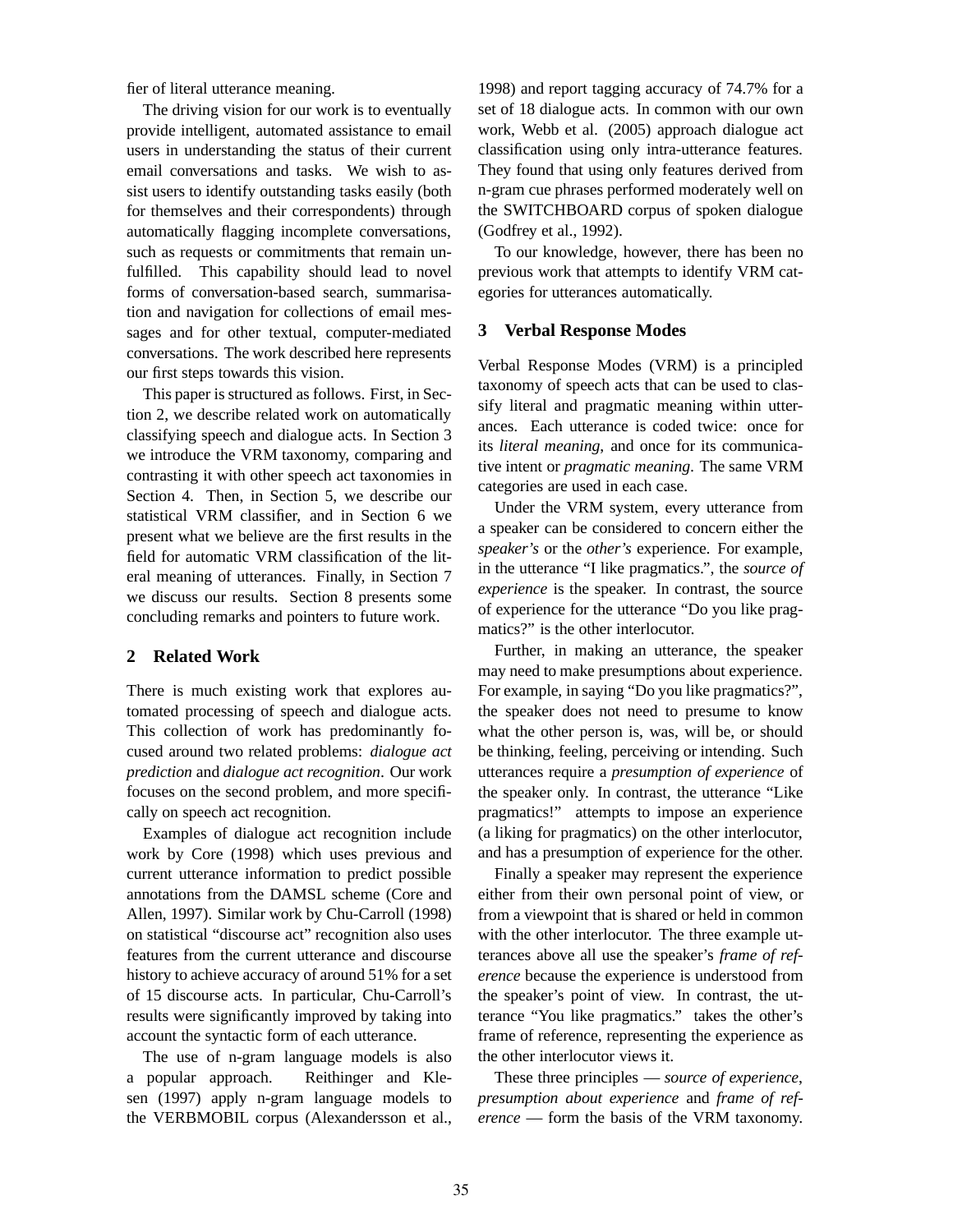The principles are dichotomous — each can take the value of *speaker* or *other* (other interlocutor) — and thus define eight mutually exclusive VRM categories, as shown in Table 1.

With 8 VRM modes and 2 separate dimensions of coding (literal and pragmatic meaning), there are 64 possible form-intent combinations. The 8 combinations of codings in which the literal and pragmatic meanings coincide are referred to as *pure modes*. The other 56 modes are labelled *mixed modes*. An example of a mixed-mode utterance is "Can you pass the sugar?" which is coded QA. This is read *Question in service of Advisement*, meaning that the utterance has a Question form (literal meaning) but Advisement intent (pragmatic meaning). In this way, the VRM taxonomy is designed to simply and consistently classify and distinguish direct and indirect speech acts.

## **4 Comparison with Other Speech Act Taxonomies**

There are, of course, alternate speech and dialogue act taxonomies, some of which have been applied within natural language processing applications. Unfortunately, many of these taxonomies tend to offer competing, rather than complementary approaches to classifying speech acts, making it difficult to compare experimental results and analyses that are based on different taxonomies. It would clearly be desirable to unambiguously relate categories between different taxonomies.

One specific drawback of many speech and dialogue act taxonomies, including taxonomies such as those developed in the VERBMOBIL project (Alexandersson et al., 1998), is that they are domain or application specific in their definition and coverage of speech act categories. This often stems from the taxonomy being developed and used in a rather *ad hoc*, empirical manner for analysing discourse and utterances from a single or small set of application domains.

While the VRM research grew from studying therapist interventions in psychotherapy (Stiles, 1992; Wiser and Goldfried, 1996), the VRM system has been applied to a variety of discourse genres. These include: American Presidential speeches (Stiles et al., 1983), doctor-patient interactions (Meeuswesen et al., 1991), courtroom interrogations (McGaughey and Stiles, 1983), business negotiations (Ulijn and Verweij, 2000), persuasive discourse (Kline et al., 1990) and tele-

vision commercials (Rak and McMullen, 1987). VRM coding assumes only that there is a *speaker* and an intended audience (*other*), and thus can be applied to any domain of discourse.

The wide applicability of VRM is also due to its basis of clearly defined, domain-independent, systematic principles of classification. This ensures that the VRM categories are both extensive and exhaustive, meaning that all utterances can be meaningfully classified with exactly one VRM category<sup>1</sup>. In contrast, even widely-applied, complex taxonomies such as DAMSL (Core and Allen, 1997) resort to the inclusion of an *other* category within the speech act component, to be able to classify utterances across domains.

In addition, the VRM principles facilitate more rigorous and comparable coding of utterances from which higher-level discourse properties can be reliably calculated, including characterisation of the roles played by discourse participants. If required, the eight VRM modes can also be further divided to identify additional features of interest (for example, the Question category could be split to distinguish open and closed questions). Importantly, this can be done within the existing framework of categories, without losing the principled basis of classification, or the ability to compare directly with other VRM analyses.

Table 2 compares the VRM categories with Searle's five major speech act categories (1969; 1979). Searle's categories are largely subsumed under the subset of VRM categories that offer the *speaker's* source of experience and/or frame of reference (Disclosure, Edifications, Advisements and Questions). The coverage of Searle's speech acts seems more limited, given that the other VRMs (Reflection, Interpretation, Confirmation and Acknowledgement), all *other* on at least two principles, have no direct equivalents in Searle's system, except for some Interpretations which might map to specific subcategories of Declaration.

### **5 Building a VRM Classifier**

As discussed earlier, the VRM system codes both the literal and pragmatic meaning of utterances. The pragmatic meaning conveys the speaker's actual intention, and such meaning is often hidden or

<sup>&</sup>lt;sup>1</sup>The only exceptions are utterances that are inaudible or incomprehensible in spoken dialogue, which are coded Uncodable (U).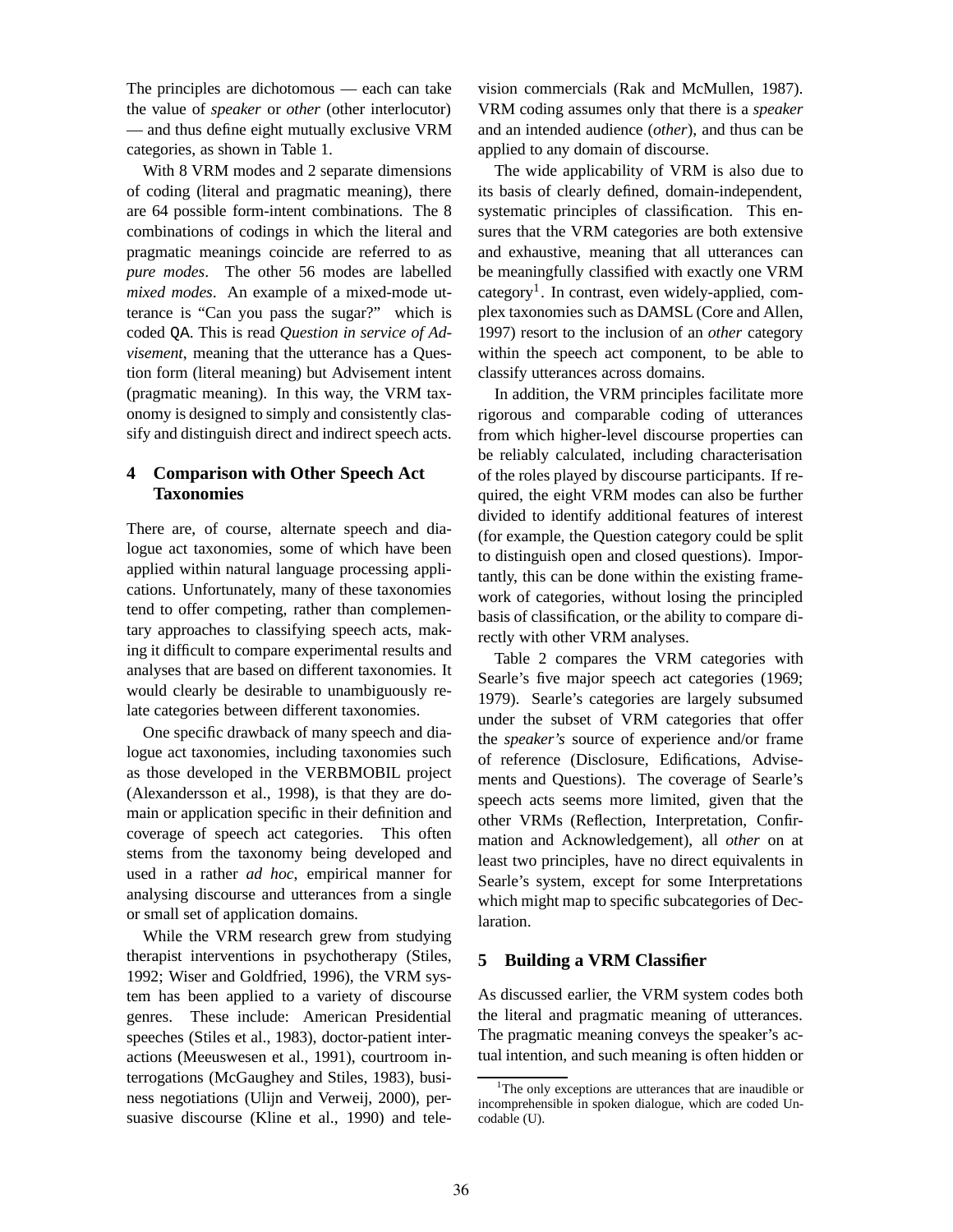| Source of  | Presumption | Frame of  | <b>VRM</b>          | Description                                |
|------------|-------------|-----------|---------------------|--------------------------------------------|
| Experience | about       | Reference | Mode                |                                            |
|            | Experience  |           |                     |                                            |
| Speaker    | Speaker     | Speaker   | Disclosure (D)      | thoughts,<br>Reveals<br>feelings,          |
|            |             |           |                     | perceptions<br>intentions.<br><b>or</b>    |
|            |             |           |                     | E.g., I like pragmatics.                   |
|            |             | Other     | Edification $(E)$   | objective<br>information.<br><b>States</b> |
|            |             |           |                     | E.g., He hates pragmatics.                 |
|            | Other       | Speaker   | Advisement (A)      | Attempts to guide behaviour;               |
|            |             |           |                     | suggestions,<br>commands,                  |
|            |             |           |                     | permission,<br>prohibition.                |
|            |             |           |                     | E.g., Study pragmatics!                    |
|            |             | Other     | Confirmation $(C)$  | Compares speaker's experience              |
|            |             |           |                     | with other's; agreement, disagree-         |
|            |             |           |                     | ment, shared experience or belief.         |
|            |             |           |                     | E.g., We both like pragmatics.             |
| Other      | Speaker     | Speaker   | Question $(Q)$      | Requests information or guidance.          |
|            |             |           |                     | E.g., Do you like pragmatics?              |
|            |             | Other     | Acknowledgement (K) | Conveys receipt of or receptive-           |
|            |             |           |                     | ness to other's communication;             |
|            |             |           |                     | simple acceptance, salutations.            |
|            |             |           |                     | E.g., Yes.                                 |
|            | Other       | Speaker   | Interpretation (I)  | Explains or labels the<br>other;           |
|            |             |           |                     | judgements or evaluations of the           |
|            |             |           |                     | other's experience or behaviour.           |
|            |             |           |                     | E.g., You're a good student.               |
|            |             | Other     | Reflection $(R)$    | Puts<br>other's<br>experience              |
|            |             |           |                     | repetitions,<br>words;<br>into<br>re-      |
|            |             |           |                     | clarifications.<br>statements,             |
|            |             |           |                     | E.g., You dislike pragmatics.              |

Table 1: The Taxonomy of Verbal Response Modes from (Stiles, 1992)

| Searle's Classification | Corresponding VRM       |
|-------------------------|-------------------------|
| Commissive              | Disclosure              |
| Expressive              | Disclosure              |
| Representative          | Edification             |
| Directive               | Advisement; Question    |
| Declaration             | Interpretation; Disclo- |
|                         | sure; Edification       |

Table 2: A comparison of VRM categories with Searle's speech acts

highly dependent on discourse context and background knowledge. Because we classify utterances using only intra-utterance features, we cannot currently encode any information about the discourse context, so could not yet plausibly tackle the prediction of pragmatic meaning. Discerning literal meaning, while somewhat simpler, is akin to classifying direct speech acts and is widely recognised as a challenging computational task.

### **5.1 Corpus of VRM Annotated Utterances**

Included with the VRM coding manual (Stiles, 1992) is a VRM coder training application for training human annotators. This software, which is freely available online<sup>2</sup>, includes transcripts of spoken dialogues from various domains segmented into utterances, with each utterance annotated with two VRM categories that classify both its literal and pragmatic meaning.

These transcripts were pre-processed to remove instructional text and parenthetical text that was not actually part of a spoken and coded utter-

<sup>&</sup>lt;sup>2</sup>The VRM coder training application and its data fi les are available to download from http://www.users.muohio.edu/stileswb/archive.htmlx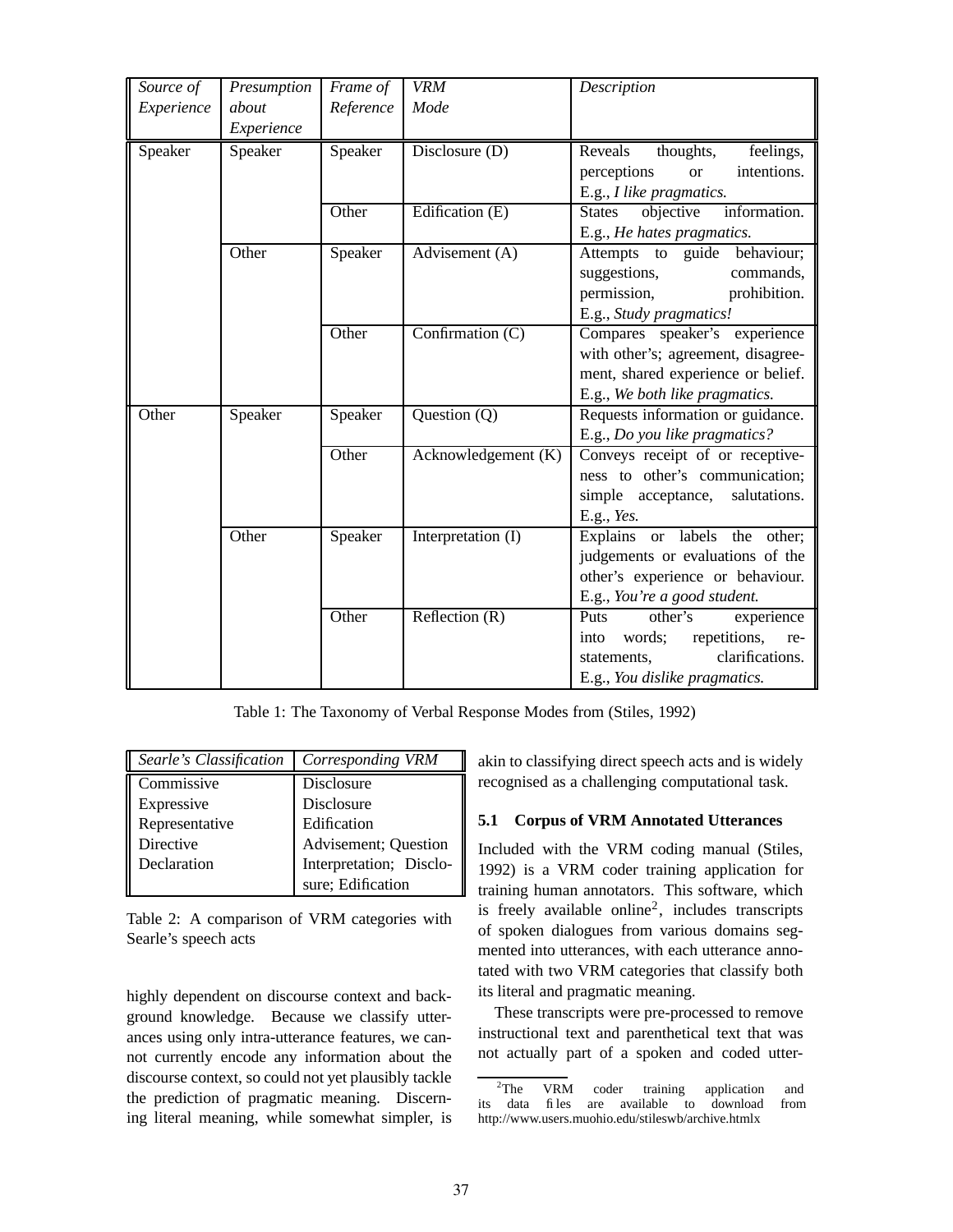ance. Several additional example utterances were extracted from the coding manual to increase the number of instances of under-represented VRM categories (notably *Confirmations* and *Interpretations*).

The final corpus contained 1368 annotated utterances from 14 dialogues and several sets of isolated utterances. Table 3 shows the frequency of each VRM mode in the corpus.

| <b>VRM</b>      | <i>Instances</i> | Percentage |
|-----------------|------------------|------------|
| Disclosure      | 395              | 28.9%      |
| Edification     | 391              | 28.6%      |
| Advisement      | 73               | 5.3%       |
| Confirmation    | 21               | 1.5%       |
| Question        | 218              | 15.9%      |
| Acknowledgement | 97               | 7.1%       |
| Interpretation  | 64               | 4.7%       |
| Reflection      | 109              | 8.0%       |

| Table 3: The distribution of VRMs in the corpus |  |  |  |  |
|-------------------------------------------------|--|--|--|--|
|-------------------------------------------------|--|--|--|--|

#### **5.2 Features for Classification**

The VRM annotation guide provides detailed instructions to guide humans in correctly classifying the literal meaning of utterances. These suggested features are shown in Table 4.

We have attempted to map these features to computable features for training our statistical VRM classifier. Our resulting set of features is shown in Table 5 and includes several additional features not identified by Stiles that we use to further characterise utterances. These additional features include:

- **Utterance Length:** The number of words in the utterance.
- **First Word:** The first word in each utterance, represented as a series of independent boolean features (one for each unique first word present in the corpus).
- **Last Token:** The last token in each utterance – either the final punctuation (if present) or the final word in the utterance. As for the First Word features, these are represented as a series of independent boolean features.
- **Bigrams:** Bigrams extracted from each utterance, with a variable threshold for including only frequent bigrams (above a specified threshold) in the final feature set.

| <b>VRM Category</b> | Form Criteria                   |
|---------------------|---------------------------------|
| <b>Disclosure</b>   | Declarative; 1st person         |
|                     | singular or plural where        |
|                     | <i>other</i> is not a referent. |
| Edification         | Declarative; 3rd person.        |
| <b>Advisement</b>   | Imperative or 2nd per-          |
|                     | son with verb of permis-        |
|                     | sion, prohibition or obli-      |
|                     | gation.                         |
| Confirmation        | 1st person plural where         |
|                     | referent includes<br>the        |
|                     | other (i.e., "we" refers to     |
|                     | both speaker and other).        |
| Question            | with<br>Interrogative,          |
|                     | inverted subject-verb           |
|                     | order or interrogative          |
|                     | words.                          |
| Acknowledgement     | Non-lexical or content-         |
|                     | less utterances; terms of       |
|                     | address or salutation.          |
| Interpretation      | 2nd person; verb implies        |
|                     | an attribute or ability of      |
|                     | the other; terms of eval-       |
|                     | uation.                         |
| Reflection          | 2nd person; verb im-            |
|                     | plies internal experience       |
|                     | or volitional action.           |

Table 4: VRM form criteria from (Stiles, 1992)

The intuition for including the utterance length as a feature is that different VRMs are often associated with longer or shorter utterances - e.g., Acknowledgement utterances are often short, while Edifications are often longer.

To compute our utterance features, we made use of the Connexor Functional Dependency Grammar (FDG) parser (Tapanainen and Jarvinen, 1997) for grammatical analysis and to extract syntactic dependency information for the words in each utterance. We also used the morphological tags assigned by Connexor. This information was used to calculate utterance features as follows:

- **Functional Dependencies:** Dependency functions were used to identify main subjects and main verbs within utterances, as required for features including the 1st/2nd/3rd person subject, inverted subject-verb order and imperative verbs.
- **Syntactic Functions:** Syntactic function in-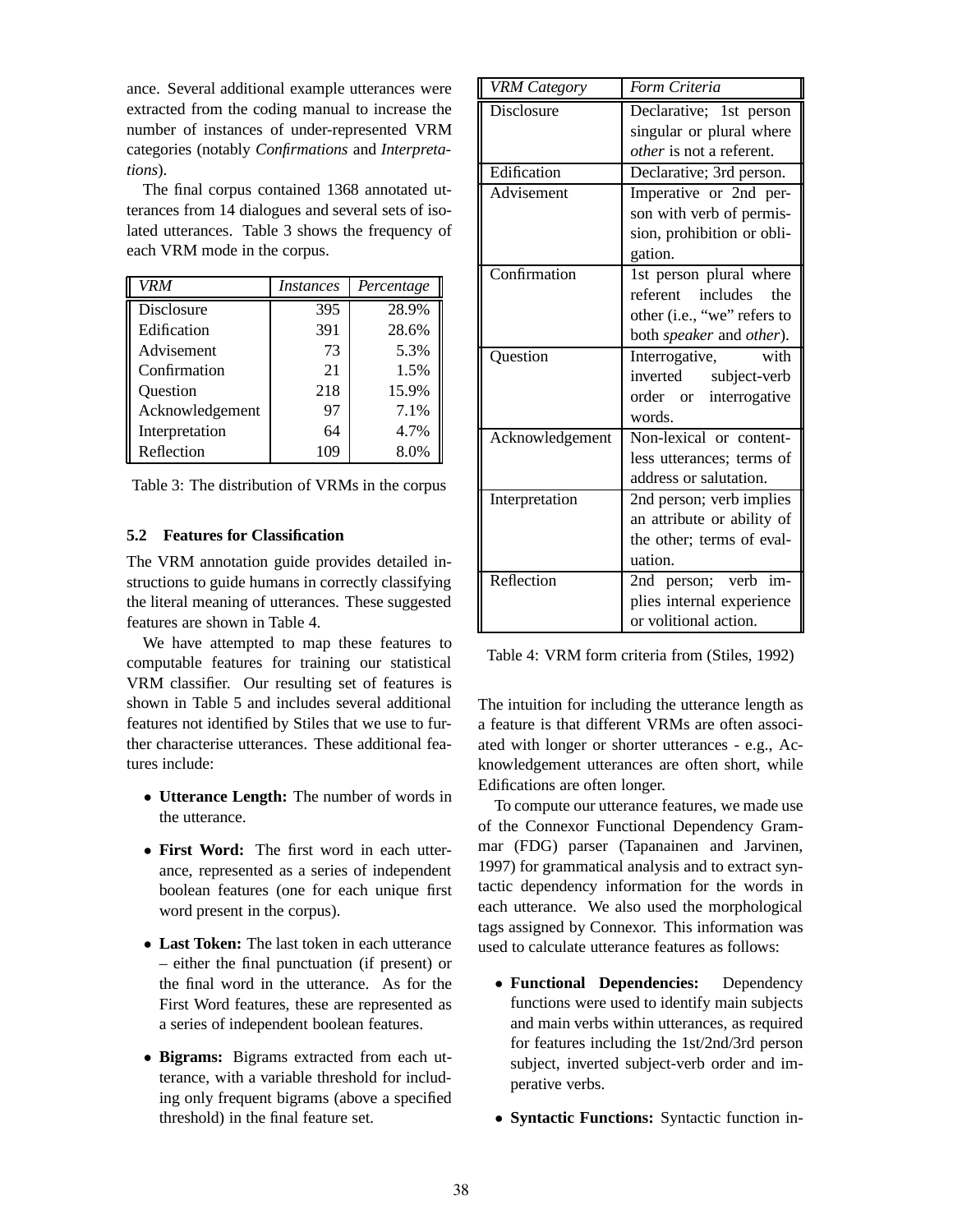formation was determined using the Connexor parser. This information was used to identify the main utterance subject where dependency information was not available.

- **Morphology:** Morphological tags, also generated by Connexor, were used to distinguish between first and third person pronouns, as well as between singular and plural forms of first person pronouns. Additionally, we used morphological tags from Connexor to identify imperative verbs.
- **Hand-constructed word lists:** Several of the features used relate to closed sets of common lexical items (e.g., verbs of permission, interrogative words, variations of "yes" and "no"). For these features, we employ handconstructed simple lists, using online thesauri to expand our lists from an initial set of seed words. While some of the lists are not exhaustive, they seem to help our results and involved only a small amount of effort; none took more than an hour to construct.

| Feature                     | Likely VRM |
|-----------------------------|------------|
| 1st person singular subject | D,Q        |
| 1st person plural singular  | D, C       |
| subject                     |            |
| 3rd person subject          | E,Q        |
| 2nd person subject          | A, Q, I, R |
| Inverted subject-verb order | Q          |
| Imperative verb             | A          |
| Verbs of permission, prohi- | A          |
| bition, obligation          |            |
| Interrogative words         | Q          |
| Non-lexical content         | K          |
| Yes/No variants             | K          |
| Terms of evaluation         | L          |
| Utterance length            | all        |
| First word                  | all        |
| Last token                  | all        |
| Bi-grams                    | all        |

Table 5: Features used in VRM Classifier

# **6 Results**

Our classification results using several different learning algorithms and variations in feature sets are summarised in Table 6. We experimented with using only the linguistic features suggested by Stiles, using only the additional features we identified, and using a combination of all features shown in Table 5. All our results were validated using stratified 10-fold cross validation.

We used supervised learning methods implemented in Weka (Witten and Frank, 2005) to train our classifier. Through experimentation, we found that Weka's Support Vector Machine implementation (SMO) provided the best classification performance. Encouragingly, other relatively simple approaches, such as a Bayesian Network classifier using the K2 hill-climbing search algorithm, also performed reasonably well.

The baseline against which we compare our classifier's performance is a OneR (one rule) classifier using an identical feature set. This baseline system is a one-level decision tree, (i.e., based on a set of rules that test only the single most discriminative feature). As shown in Table 6, the accuracy of this baseline varies from 42.76% to 49.27%, depending on the exact features used. Regardless of features or algorithms, our classifier performs significantly better than the baseline system.

| Algorithm        | <i>Feature Set</i> | Accuracy | Mean<br>Abs<br>Error |
|------------------|--------------------|----------|----------------------|
| <b>SVM</b>       | A11                | 79.75%   | 0.19                 |
| <b>SVM</b>       | Only Stiles'       | 60.82%   | 0.20                 |
| <b>SVM</b>       | No Stiles'         | 74.49%   | 0.19                 |
| <b>Bayes Net</b> | A11                | 78.51%   | 0.06                 |
| <b>Bayes Net</b> | Only Stiles'       | 60.16%   | 0.12                 |
| <b>Bayes</b> Net | No Stiles'         | 75.68%   | 0.07                 |
| <b>Baseline</b>  | A11                | 49.27%   | 0.36                 |
| <b>Baseline</b>  | Only Stiles'       | 49.27%   | 0.36                 |
| <b>Baseline</b>  | No Stiles'         | 42.76%   | 0.38                 |

Table 6: VRM classifier results

Another tunable parameter was the level of pruning of n-grams from our feature set according to their frequency of occurrence. Heuristically, we determined that a cut-off of 5 (i.e., only n-grams that occur five or more times in our corpus of utterances were included as features) gave us the highest accuracy for the learning algorithms tested.

# **7 Discussion**

This work appears to be the first attempt to automatically classify utterances according to their literal meaning with VRM categories. There are thus no direct comparisons to be easily drawn for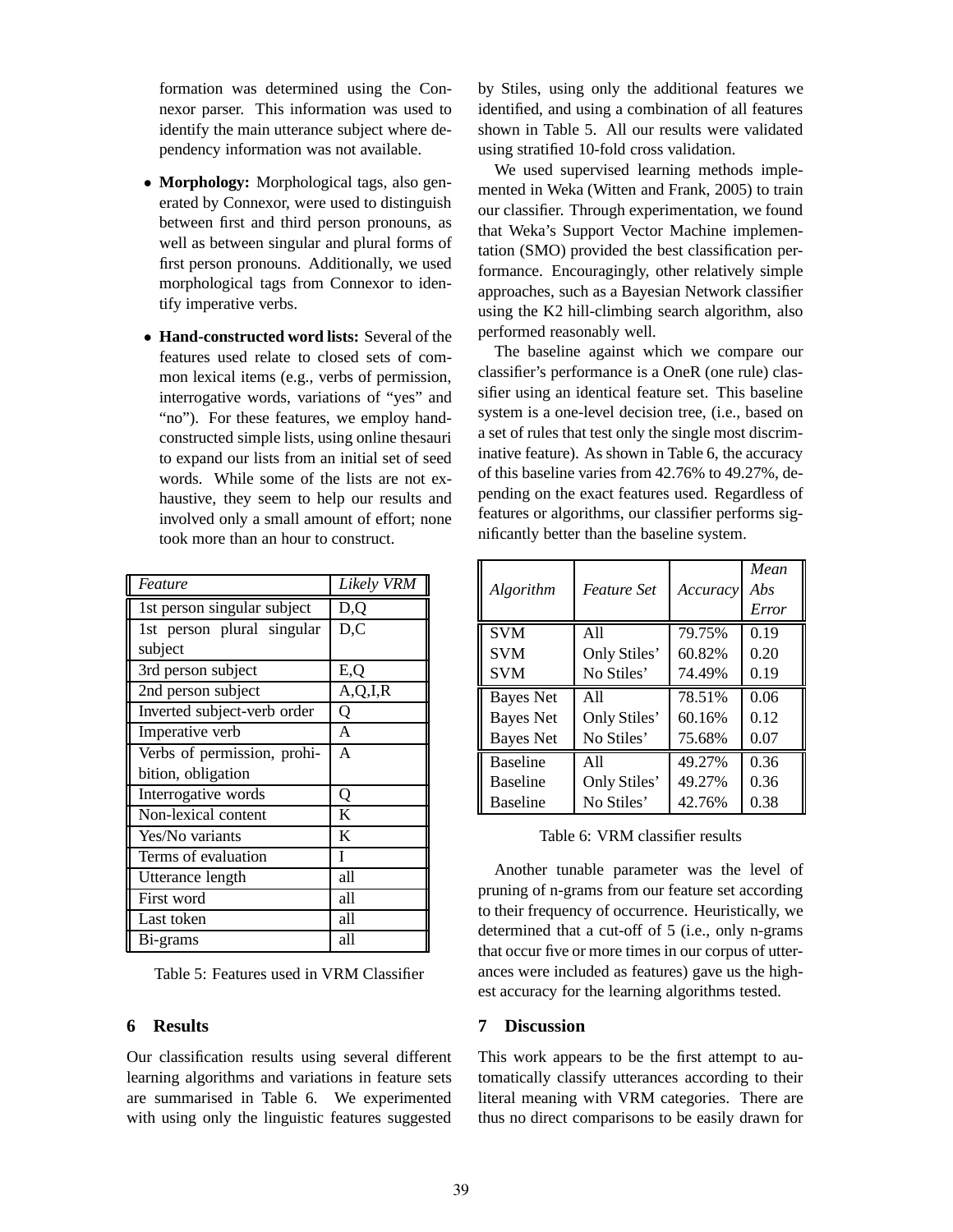our results. In classifying only the literal meaning of utterances, we have focused on a simpler task than classifying in-context meaning of utterances which some systems attempt.

Our results do, however, compare favourably with previous dialogue act classification work, and clearly validate our hypothesis that VRM annotation can be learned. Previous dialogue act classification results include Webb et al. (2005) who reported peak accuracy of around 71% with a variety of n-gram, word position and utterance length information on the SWITCHBOARD corpus using the 42-act DAMSL-SWBD taxonomy. Earlier work by Stolcke et al. (2000) obtained similar results using a more sophisticated combination of hidden markov models and n-gram language models with the same taxonomy on the same corpus. Reithinger and Klesen (1997) report a tagging accuracy of 74.7% for a set of 18 dialogue acts over the much larger VERBMOBIL corpus (more than 223,000 utterances, compared with only 1368 utterances in our own corpus).

| VRM          | <i>Instances</i> | Precision | Recall |
|--------------|------------------|-----------|--------|
| D            | 395              | 0.905     | 0.848  |
| E            | 391              | 0.808     | 0.872  |
| A            | 73               | 0.701     | 0.644  |
| $\mathsf{C}$ | 21               | 0.533     | 0.762  |
| Q            | 218              | 0.839     | 0.885  |
| K            | 97               | 0.740     | 0.763  |
|              | 64               | 0.537     | 0.453  |
| R            | 109              | 0.589     | 0.514  |

Table 7: Precision and recall for each VRM

In performing an error analysis of our results, we see that classification accuracy for Interpretations and Reflections is lower than for other classes, as shown in Table 7. In particular, our confusion matrix shows a substantial number of transposed classifications between these two VRMs. Interestingly, Stiles makes note that these two VRMs are very similar, differing only on one principle (frame of reference), and that they are often difficult to distinguish in practice. Additionally, some Reflections repeat all or part of the *other's* utterance, or finish the *other's* previous sentence. It is impossible for our current classifier to detect such phenomena, since it looks at utterances in isolation, not in the context of a larger discourse. We plan to address this in future work.

Our results also provide support for using both

linguistic and statistical features in classifying VRMs. In the cases where our feature set consists of only the linguistic features identified by Stiles, our results are substantially worse. Similarly, when only n-gram, word position and utterance length features are used, classifier performance also suffers. Table 6 shows that our best results are obtained when both types of features are included.

Finally, another clear trend in the performance of our classifier is that the VRMs for which we have more utterance data are classified substantially more accurately.

### **8 Conclusion**

Supporting the hypothesis posed, our results suggest that classifying utterances using Verbal Response Modes is a plausible approach to computationally identifying literal meaning. This is a promising result that supports our intention to apply VRM classification as part of our longerterm aim to construct an application that exploits speech act connections across email messages.

While difficult to compare directly, our classification accuracy of 79.75% is clearly competitive with previous speech and dialogue act classification work. This is particularly encouraging considering that utterances are currently being classified in isolation, without any regard for the discourse context in which they occur.

In future work we plan to apply our classifier to email, exploiting features of email messages such as header information in the process. We also plan to incorporate discourse context features into our classification and to explore the classification of pragmatic utterance meanings.

### **References**

- Jan Alexandersson, Bianka Buschbeck-Wolf, Tsutomu Fujinami, Michael Kipp, Stephan Koch, Elisabeth Maier, Norbert Reithinger, Birte Schmitz, and Melanie Siegel. 1998. Dialogue acts in VERBMOBIL-2. Technical Report Verbmobil-Report 226, DFKI Saarbruecken, Universitt Stuttgart, Technische Universitt Berlin, Universitt des Saarlandes. 2nd Edition.
- Victoria Bellotti, Nicolas Ducheneaut, Mark Howard, and Ian Smith. 2003. Taking email to task: The design and evaluation of a task management centred email tool. In *Computer Human Interaction Conference*, CHI, Ft Lauderdale, Florida, USA, April 5-10.